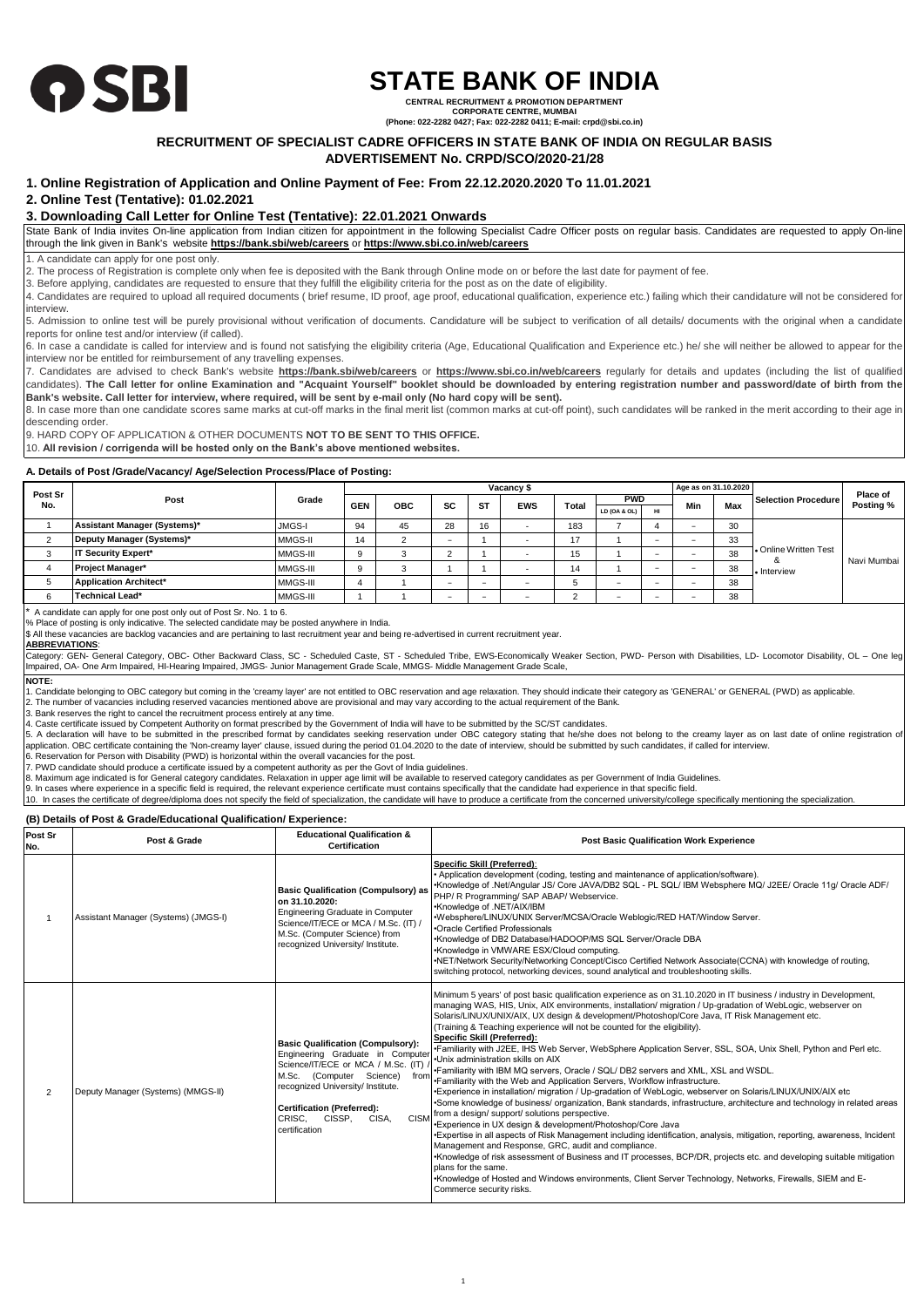| 3 | IT Security Expert (MMGS-III)    | <b>Basic qualification (Compulsory):</b><br>Engineering Graduate in Computer 31.10.2020.<br>M.Sc. (Computer Science)<br>from<br>recognized University/ Institute.<br>Certification (Compulsory):<br><b>CISA Certification</b>                                  | Minimum 8 years' of post basic qualification experience, out of which minimum 5 years of experience in IT Security as on<br>Science/IT/ECE or MCA / M.Sc. (IT) / (Training & Teaching experience will not be counted for the eligibility).<br>Specific Skill (Preferred):<br>•Hands on experience in Risk Assessment, IT Security, IT Production, IT Applications or IT Operations focused Control<br>functions.<br>.Experience in a large corporation/BFSI preferred.                                                                                                                                                                                                                                                                                                                                                                                                                  |
|---|----------------------------------|----------------------------------------------------------------------------------------------------------------------------------------------------------------------------------------------------------------------------------------------------------------|-----------------------------------------------------------------------------------------------------------------------------------------------------------------------------------------------------------------------------------------------------------------------------------------------------------------------------------------------------------------------------------------------------------------------------------------------------------------------------------------------------------------------------------------------------------------------------------------------------------------------------------------------------------------------------------------------------------------------------------------------------------------------------------------------------------------------------------------------------------------------------------------|
|   | Project Manager (MMGS-III)       | <b>Basic Qualification (Compulsory):</b><br>Science/IT/ECE or MCA / M.Sc. (IT)<br>M.Sc. (Computer Science)<br>recognized University/ Institute.<br>•MBA from reputed institute preferred.<br><b>Certification (Compulsory):</b><br>PMP Certification from PMI. | Minimum 8 years' of post basic qualification experience as on 31.10.2020 in IT Industry/ Business out of which minimum 5<br>years' of project management experience in successfully delivering complex technology solutions within a defined<br>Engineering Graduate in Computer software development lifecycle; Building and Leading high-performing agile teams; Focus on planning, development<br>strategies/initiatives.<br>from (Training & Teaching experience will not be counted for the eligibility).<br>Specific Skill (Preferred):<br>.Experience in project/program management.<br>.Building and Leading high-performing agile teams<br>. Focus on planning, development of strategies/initiatives<br>•Experience in delivering complex technology solutions within a defined Software development lifecycle<br>•Should have strong written, verbal and presentation skills |
| 5 | Application Architect (MMGS-III) | <b>Basic Qualification (Compulsory):</b><br>Science/IT/ECE or MCA / M.Sc. (IT)<br>(Computer Science)<br>M.Sc.<br>from<br>recognized University/ Institute.                                                                                                     | Minimum 8 years' post basic qualification experience as on 31.10.2020 in IT business / industry out of which minimum 3<br>Engineering Graduate in Computer years' experience as Application and Middleware Architect in E-channels (eg: INB, ATM, Mobile etc)<br>/ (Training & Teaching experience will not be counted for the eligibility).                                                                                                                                                                                                                                                                                                                                                                                                                                                                                                                                            |
| 6 | Technical Lead (MMGS-III)        | <b>Basic Qualification (Compulsory):</b><br>Science/IT/ECE or MCA / M.Sc. (IT)<br>M.Sc. (Computer Science)<br>recognized University/ Institute.                                                                                                                | Minimum 8 years' post basic qualification experience as on 31.10.2020 in IT Business/Industry in development, testing<br>Engineering Graduate in Computer and support of Mobile or e-channel software development lifecycle.<br>(Training & Teaching experience will not be counted for the eligibility).<br>from Specific Skill (Preferred):<br>•Strong knowledge of Scrum/Cloud Computing/Jenkins.                                                                                                                                                                                                                                                                                                                                                                                                                                                                                    |

|                | C. Job Profile & KRAs:                    |                                                                                                                                                                                                                                                                                                                                                                                                                                                                                                                                                                                                                                                                                                                                                                                                                                                                                                                                                                                                                                                                                                                                                                                                                                                                                                                                                                                                                                                                                                                                                                                                                                                                                                                                                                                                                                                                                                                                                                                                                                                                                                                                                                                                                                                                                                                                                                                                                                                        |
|----------------|-------------------------------------------|--------------------------------------------------------------------------------------------------------------------------------------------------------------------------------------------------------------------------------------------------------------------------------------------------------------------------------------------------------------------------------------------------------------------------------------------------------------------------------------------------------------------------------------------------------------------------------------------------------------------------------------------------------------------------------------------------------------------------------------------------------------------------------------------------------------------------------------------------------------------------------------------------------------------------------------------------------------------------------------------------------------------------------------------------------------------------------------------------------------------------------------------------------------------------------------------------------------------------------------------------------------------------------------------------------------------------------------------------------------------------------------------------------------------------------------------------------------------------------------------------------------------------------------------------------------------------------------------------------------------------------------------------------------------------------------------------------------------------------------------------------------------------------------------------------------------------------------------------------------------------------------------------------------------------------------------------------------------------------------------------------------------------------------------------------------------------------------------------------------------------------------------------------------------------------------------------------------------------------------------------------------------------------------------------------------------------------------------------------------------------------------------------------------------------------------------------------|
| Post Sr No     | Post & Grade                              | Job Profile & KRA in Brief                                                                                                                                                                                                                                                                                                                                                                                                                                                                                                                                                                                                                                                                                                                                                                                                                                                                                                                                                                                                                                                                                                                                                                                                                                                                                                                                                                                                                                                                                                                                                                                                                                                                                                                                                                                                                                                                                                                                                                                                                                                                                                                                                                                                                                                                                                                                                                                                                             |
| $\mathbf{1}$   | Assistant Manager (Systems)<br>$(JMGS-I)$ | Identify and evaluate different IT-related potentials in relation to business needs.<br>Ensure usability and performance of the solution.<br>•Participate in efforts to drive development of the systems area.<br>.Develop solutions designed to maximize business value.<br>*Able to rapidly acquire knowledge of a given domain<br>Effective in ensuring that deliverables are in conformance with system architecture and standards for development.<br>•Contribute actively to realization of the business unit's mission and vision.<br>•Communicate efficiently and purposefully with internal customers and business partners.<br>•Actively assist in developing others through, e.g. communicating knowledge and participating in professional networks.<br>.System / server installation, configuration and monitoring.<br>.Responsible for the installation, support and maintenance of a computer system/server/storage/network.<br>Patch updation/upgradation and migration.<br>*Design new computer systems and server performance.<br>Software installation, configuration and Maintenance:<br>*Data Extraction, Transformation, and Loading<br>*Database Backup and Recovery<br>Security: Implementing and monitoring best practices to minimize risks.<br>DC/DR server configuration set-up, maintenance and capacity planning.<br>*Setting, configuration and maintenance of Bank's Cloud environment.<br>•Managing and monitoring SQL jobs, data export and import, database replication, encryption, ELB, EBS, S3, CloudFront, Aurora.<br>•Maintaining IIS, Apache, PHP sites, .Net sites, FTP sites, SMTP, Linux servers, backup, restore, multiple VPN.<br>•Network devices installation and capacity planning.<br>Establish networking environment by designing system configuration; directing system installation; defining, documenting, and enforcing system standards.                                                                                                                                                                                                                                                                                                                                                                                                                                                                                                                                                      |
| $\overline{2}$ | Deputy Manager (Systems)<br>(MMGS-II)     | .WAS installation, configuration and maintenance<br>•Installation/ migration/ Up-gradation of WebLogic on Solaris/LINUX/UNIX.<br>•Study industry best-practices in UX design<br>Designing Wireframe websites and mobile apps<br>•Work closely with internal design and programming team to collate content and program manage the development of the website<br>•Installation of new equipment, hardware swap-outs and component replacements (servers, network equipment and storage)<br>·Implementation of virtualization.<br>•Design enterprise wise IT Risk management framework and supporting implementation. Monitoring of IT Risk in the organization<br>Supporting large scale WAS infrastructures with multiple middle ware products<br>Setting up, configuring and troubleshooting WAS & IHS in AIX<br>Setting up SSL configuration, Load balancer<br>Setting up J2EE, IHS Web Server, WebSphere Application Server, SSL, SOA, Unix Shell, Python and Perl etc.<br>Setting up IBM MQ servers, Oracle / SQL/ DB2 servers and XML, XSL and WSDL<br>Setting up Web and Application Servers, Workflow infrastructure and trouble shooting<br>Performance tuning and improvements<br>Capacity planning<br>Responsible for implementation of ITIL/ITSM tools (Minimal Manual intervention)<br>•Create wireframes and taxonomies.<br>•Operate as a key project and risk-focused resource for technical and architectural reviews, technology projects, new business process, and change management activities                                                                                                                                                                                                                                                                                                                                                                                                                                                                                                                                                                                                                                                                                                                                                                                                                                                                                                                                      |
| 3              | <b>IT Security Expert</b><br>(MMGS-III)   | -Mitigating IT threats by gathering information and developing plans, Monitoring networks for security breaches, Training users on security protocols, developing best practices and<br>security standards, Creating and testing disaster recovery procedures to keep IT running in the event of a security breach<br>Responsible for reviewing internally developed applications, before they are deploved in to production environment<br>·Identify the vulnerabilities that can be exploited by potential malicious hacker<br>The assessment of application consists of tools based testing, and manually testing with a web browser or designated client software<br>The areas include but not limited to VAPT, Input validation, Access Control, Password Policy, Session Management, Authentication Mechanism, Encryption<br>.Understanding latest IT security tools/techniques<br>Developing network security standards and guiding network design to meet corporate requirements<br>Conducting network security assessments and monitoring DDOs, WAF, IDS, firewall, and SIEM systems<br>Working with internal and external business partners on ensuring that IT infrastructure meet global network security standards<br>•Actively look for security vulnerabilities in our application and network, reporting issues and describing possible solutions.<br>*Design and maintain our security infrastructure.<br>•Stay up to date with security news, keeping an eye out for the latest vulnerabilities and remedies emerging in the field.<br>Actively liaise with the development team to ensure secure architecture, thorough automated testing of all source code (e.g., via Test-Driven Development).<br>Provide regular reports auditing our current services and latest changes, as well as our internal practices.<br>•Monitor our server traffic, ticketing and reporting unusual packets.<br>•Developing and designing security devices and software to ensure the safety of internal products and information<br>•Managing security measures for information technology system within a networked system<br>Operating regular inspections of systems and network processes for security updates<br>Conducting audit process for initiating security and safety measures and strategies<br>Customizing access to information per rules and necessity<br>•Maintaining standard information security policy, procedure, and services |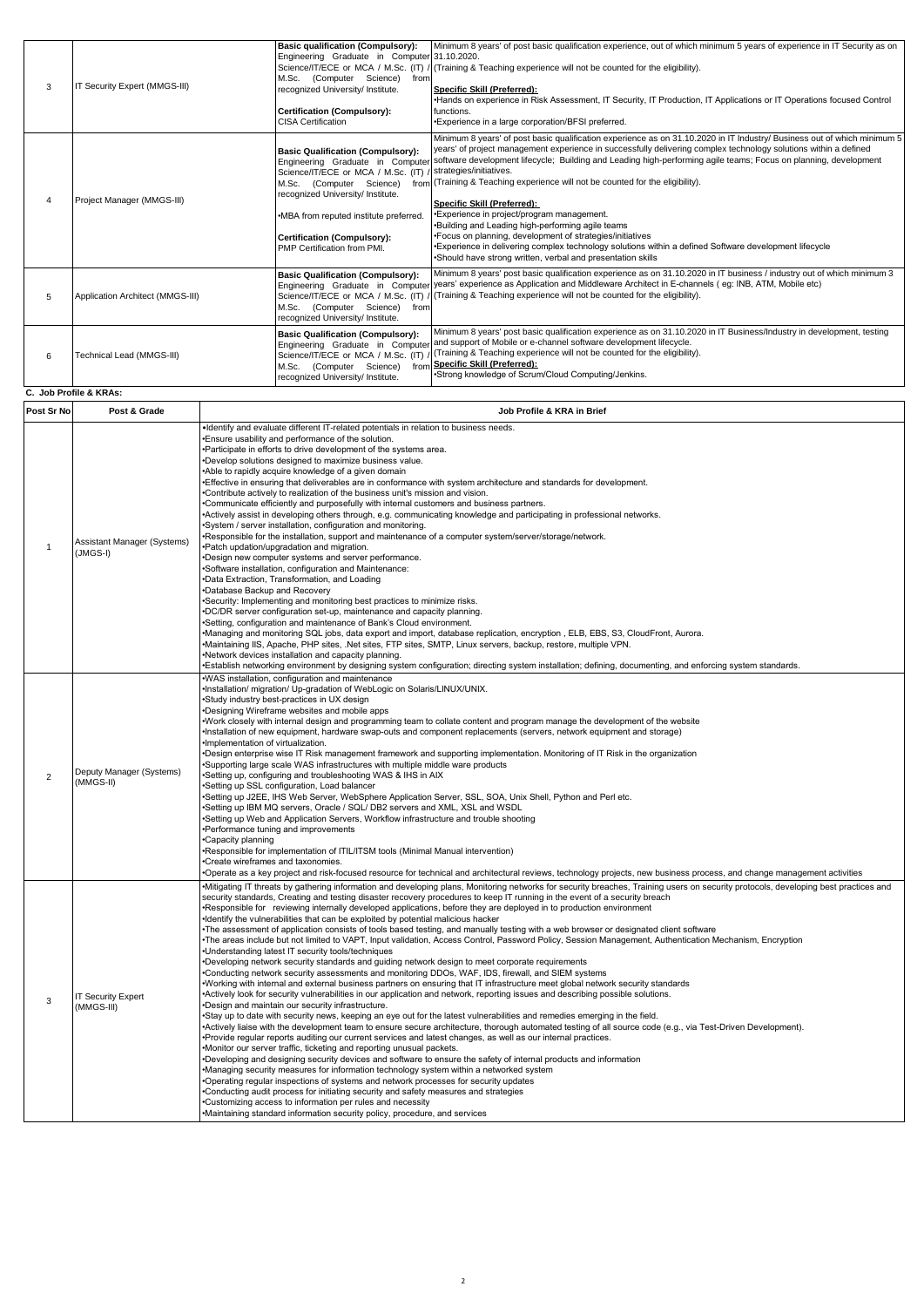| $\overline{4}$ | Project Manager<br>(MMGS-III)             | .Deliver Project/Program management in IT Products/Services from inception till closure.<br>. Deliver complex technology solutions within a defined Software development lifecycle.<br>.Work as Business Analyst in defining technical solution / architecture in BFSI domain.<br>.Work in a fast paced, cross-functional and multi departmental environment.<br>. Functional go-to person for multiple business partners.<br>.Build and lead high-performing agile teams, with focus on Business, Application, Data and Technology Architecture.<br>•Contribute to IT planning, development of strategies/initiatives and product lifecycle/service orientation;<br>•Determine current and future needs of IT eco-system.<br>•Perform periodic training on project management and project management related concepts on a periodic basis<br>*Develop a detailed project plan to monitor and track progress.<br>•Measure project performance using appropriate tools and techniques.<br>.Manage relationships with the client and all stakeholders.<br>•Coordinate with internal resources and third parties/vendors for the flawless execution of projects.<br>•Communicate with vendors, suppliers and executive management to ensure availability of infrastructure, technologies and support.<br>•Define project scope and objectives, involving all relevant stakeholders and ensuring technical feasibility<br>.Ensure projects are delivered on-time, within scope and within budget.<br>•Perform on-going analysis of projects and reports to relevant stakeholders.<br>•Create and maintain comprehensive project documentation.<br>•Perform risk management to minimize project risks.<br>.Report and escalate to management as needed.<br>.Deliver products/services in alignment with business needs and objectives.                                                                                                                                                                                                                                                                                                                                                                                                                                                                                                                                                                                                                                                                                                       |
|----------------|-------------------------------------------|-----------------------------------------------------------------------------------------------------------------------------------------------------------------------------------------------------------------------------------------------------------------------------------------------------------------------------------------------------------------------------------------------------------------------------------------------------------------------------------------------------------------------------------------------------------------------------------------------------------------------------------------------------------------------------------------------------------------------------------------------------------------------------------------------------------------------------------------------------------------------------------------------------------------------------------------------------------------------------------------------------------------------------------------------------------------------------------------------------------------------------------------------------------------------------------------------------------------------------------------------------------------------------------------------------------------------------------------------------------------------------------------------------------------------------------------------------------------------------------------------------------------------------------------------------------------------------------------------------------------------------------------------------------------------------------------------------------------------------------------------------------------------------------------------------------------------------------------------------------------------------------------------------------------------------------------------------------------------------------------------------------------------------------------------------------------------------------------------------------------------------------------------------------------------------------------------------------------------------------------------------------------------------------------------------------------------------------------------------------------------------------------------------------------------------------------------------------------------------------------------------------------------------------------|
| 5              | <b>Application Architect</b><br>MMGS-III) | •Design and validate application architecture design, middleware architecture design and other technology architecture<br>•Estimate design efforts, define detailed schedules, evaluate technologies, develop prototypes, architect design<br>•Change Architecture as per business need and Technology changes<br>•Understand and apply architect principles, processes, their standards and quidelines<br>Take-up complete ownership of the work assigned in terms of quality and timeliness<br>*Understand, document, and monitor application layering dependencies (User-Interface, Deployment, Public Interface, Application Domain, Application Infrastructure, Technical<br>Frameworks, and Platforms) and application component dependencies.<br>.Understand and monitor impacts to and dependencies between existing technical and network environments.<br>.Define and direct proof-of-concept tasks for proposed architectural interactions.<br>•Monitor software product, supporting tool, and platform licensing taxonomies for compliance and readiness.<br>. Define, plan, propose, and select enabling technologies to support packaged or custom applications.<br>•Prepare approach papers listing technology options, risks, and impacts of various architectural options.<br>•Define data dependencies within, between, and among various applications and application components.<br>•Define and direct coordination among database instances between, and across, various applications and application components.<br>•Document and maintain technical architecture, network architecture, application architecture, and technical application architecture diagrams and descriptions, including releases<br>and versions of software.<br>•Document and maintain context diagrams, functional architectures, data architecture, and messaging architecture diagrams and descriptions.<br>. Ensure that architectural components optimally address business requirements.<br>•Lead / Participate in technical and infrastructure requirements engineering initiatives.<br>•Coordinate with other architects, project managers, and team leads to ensure the development matches the system model.<br>•Coordinate activities with E&TA to ensure broad understanding of architectural approaches and standards across the IT vertical.<br>•Define architecture risk mitigation plans.<br>•Monitor emerging technologies and technical releases from product vendors to evaluate applicability toward current efforts. |
| 6              | <b>Technical Lead</b><br>(MMGS-III)       | •Co-ordination with client related to new requirement & support tickets Leading weekly status calls, Tasks allocation & monitoring Team members<br>•Daily status updates to client Code development & bug fixing Code reviews & quality testing HR Functional Set ups (Core HR, Sales service etc.)<br>.Use project's best practices coding standards/secure coding practices.<br>•Prepare and help team to prepare the Design, Coding and Unit testing<br>•Should have a very good understanding of the project architecture<br>.Conduct peer review and provide feedback<br>•Update tracker with accurate information to identify the risk and issues proactively at the sprint level<br>•Conduct project risk identification and mitigation action planning with the PM at the project level<br>•Process check master – to make sure that his team is following all the listed procedures<br>•Constantly looking for ways to increase the team's velocity/productivity by eliminates the waste<br>•People management & Technical management<br>*Assist project manager in the project coordination/management<br>.Report the status with alarms, explanations and solutions<br>•Promptly escalate issues to the reporting manager, Track and resolve issues<br>.Collaborate within a team environment in the development, testing and support of software development project lifecycles<br>.Develop web interfaces and underlying business logic<br>•Prepare any necessary technical documentation<br>. Track and report daily and weekly activities<br>•Participate in code reviews and code remediation<br>•Perform and develop proper unit tests and automation<br>•Research problems discovered by QA or product support and develop solutions to the problems<br>•Perform additional duties as determined by business needs and as directed by management                                                                                                                                                                                                                                                                                                                                                                                                                                                                                                                                                                                                                                                                      |

**Remarks: Job Profile/KRA mentioned above are illustrative. Role/Jobs/KRAs in addition to the above mentioned may be assigned by the Bank from time to time for the above posts.**

**(D) Confirmation Process:** The selected candidate's performance will be evaluated through evaluation system and only successful candidates will be confirmed in Bank.

# **(E) Remuneration:**

| Sr No | Grade                                        | <b>Scale of Pav</b>                         |
|-------|----------------------------------------------|---------------------------------------------|
|       | Junior Management Grade Scale I (JMGS I)     | 23700-980/7-30560-1145/2-32850-1310/7-42020 |
|       | Middle Management Grade Scale II (MMGS II)   | 31705-1145/1-32850-1310/10-45950            |
|       | Middle Management Grade Scale III (MMGS III) | 42020-1310/5-48570-1460/2-51490             |

The scale of pay applicable to different grade are furnished above. The official will be eligible for DA, HRA, CCA, PF, Contributory Pension Fund, LFC, Medical Facility etc. as per rules in force from time to time. The sca applicable to different grades are likely to get revised as per 11th bi-partite settlement.

### **(F) How to Apply:**

.<br>Indidates should have valid email ID which should be kept active till the declaration of result. It will help him/her in getting call letter/ Interview advices etc. by email.

# **GUIDELINES FOR FILLING ONLINE APPLICATION**:

. Candidates will be required to register themselves online through the link available on SBI website https://bank.sbi/web/careers OR https://www.sbi.co.in/web/careers</u> and pay the application fee using Internet Banking Debit Card/ Credit Card etc.

ii. Candidates should first scan their latest photograph and signature. Online application will not be registered unless candidate uploads his/her photo and signature as specified on the online registration page (under 'Ho Apply").

v-v-ry , ...<br>iii. Candidates should fill the application carefully. Once application is filled-in completely, candidate should submit the same. In the event of candidate not being able to fill the application in one go, he already entered. When the information/ application is saved, a provisional registration number and password is generated by the system and displayed on the screen. **Candidate should note down the registration number**<br>**and** 

iv. After registering online, the candidates are advised to take a printout of the system generated online application forms.

# **GUIDELINES FOR PAYMENT OF FEES:**

i. Application fees and Intimation Charges (Non-refundable): Rs 750/- ( Seven Hundred Fifty only) for General/ OBC/EWS candidates and NIL for SC/ST/PWD candidates.<br>ii. Fee payment will have to be made online through payme

iii. After ensuring correctness of the particulars in the application form, candidates are required to pay the fees through payment gateway integrated with the application. No change/ edit in the application will be allowe **thereafter.**

iv. The payment can be made by using Debit Card/ Cradit Card/ Internet Banking etc. by providing information as asked on the screen. Transaction charges for online payment, if any, will be borne by the candidates.<br>v. On su

vi. If the online payment of fee is not successfully completed in first instance, please make fresh attempts to make online payment.<br>vii. There is also a provision to reprint the e-Receipt and Application form containing f

viii. Application Fee once paid will NOT be refunded on any account NOR can it be adjusted for any other examination or selection in future.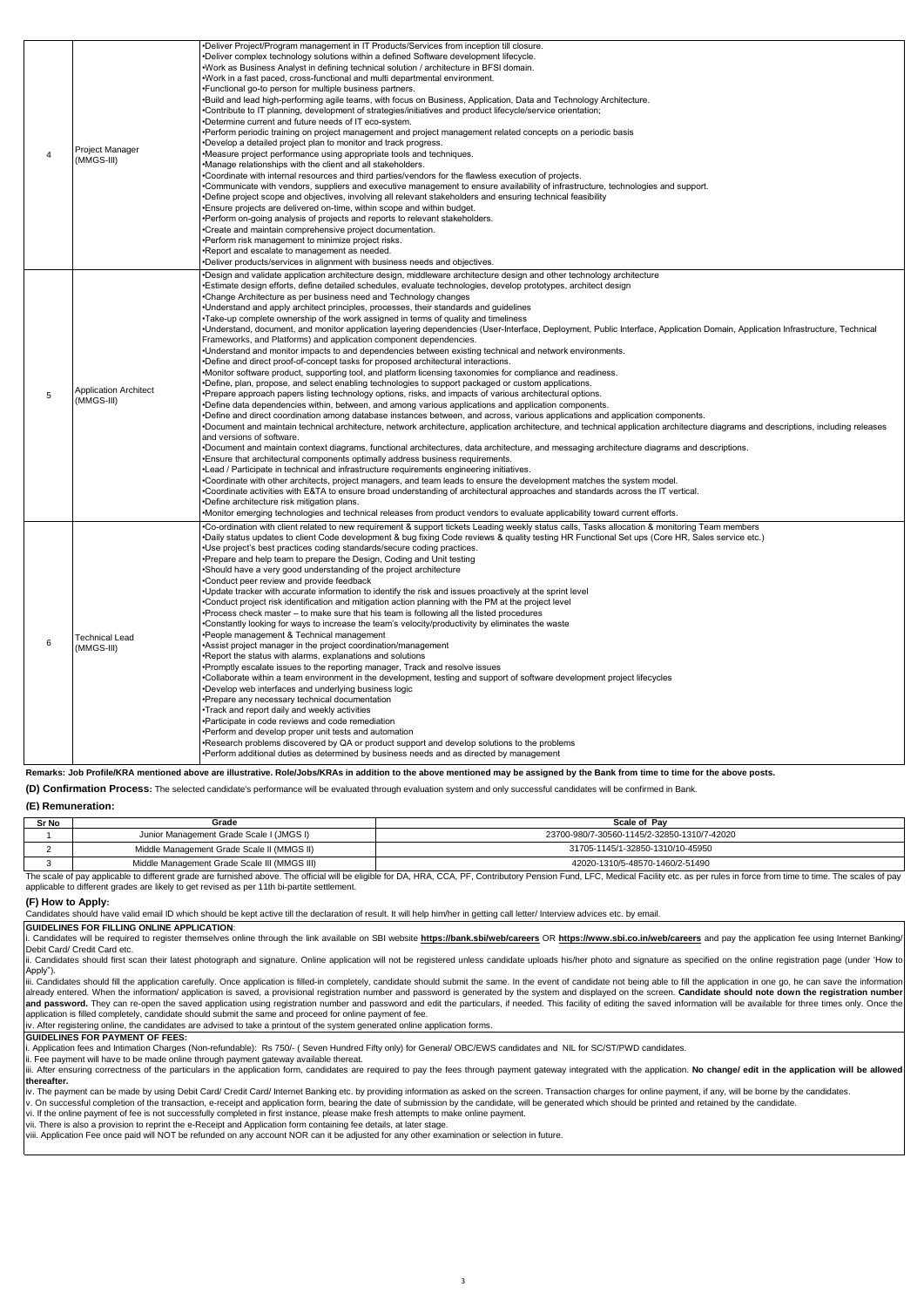| G. How to Upload Documents:                                                                                                                                                                                       | d. Document file type/ size:                                                                                                   |
|-------------------------------------------------------------------------------------------------------------------------------------------------------------------------------------------------------------------|--------------------------------------------------------------------------------------------------------------------------------|
| a. Details of Document to be uploaded:                                                                                                                                                                            | i. All Documents must be in PDF format.                                                                                        |
| Brief Resume (PDF)                                                                                                                                                                                                | ii. Page size of the document to be A4.                                                                                        |
| ii. ID Proof (PDF)                                                                                                                                                                                                | iii. Size of the file should not be exceeding 500 KB.                                                                          |
| iii. Proof of Date of Birth (PDF)                                                                                                                                                                                 | iv. In case of Document being scanned, please ensure it is saved as PDF and size not more than 500 KB as PDF. If the           |
| iv. Educational Certificates: Relevant Mark-Sheets/ Degree Certificate (PDF)                                                                                                                                      | size of the file is more than 500KB, then adjust the setting of the scanner such as the DPI resolution, no. of colors etc.,    |
| v. Experience certificates (PDF)                                                                                                                                                                                  | during the process of scanning. Please ensure that Documents uploaded are clear and readable.                                  |
| vi. Caste certificate/OBC Certificate/EWS certificate, if applicable (PDF)                                                                                                                                        | e. Guidelines for scanning of photograph/ signature/ documents:                                                                |
| vii. PWD certificate, if applicable (PDF)                                                                                                                                                                         | i. Set the scanner resolution to a minimum of 200 dpi (dots per inch)                                                          |
| b. Photograph file type/ size:                                                                                                                                                                                    | ii. Set Colour to True Colour                                                                                                  |
| . Photograph must be a recent passport style colour picture.                                                                                                                                                      | iii. Crop the image in the scanner to the edge of the photograph/ signature, then use the upload editor to crop the image      |
| ii. Size of file should be between 20 kb-50 kb and Dimensions 200 x 230 pixels                                                                                                                                    | to the final size (as specified above).                                                                                        |
| iii. Make sure that the picture is in colour, taken against a light-coloured, preferably white, background.                                                                                                       | iv. The photo/ signature file should be JPG or JPEG format (i.e. file name should appear as: image01.jpg or                    |
| iv. Look straight at the camera with a relaxed face                                                                                                                                                               | image01.jpeg).                                                                                                                 |
| v. If the picture is taken on a sunny day, have the sun behind you, or place yourself in the shade, so that you are not                                                                                           | v. Image dimensions can be checked by listing the folder/ files or moving the mouse over the file image icon.                  |
| squinting and there are no harsh shadows                                                                                                                                                                          | vi. Candidates using MS Windows/ MSOffice can easily obtain photo and signature in .jpeg format not exceeding 50kb &           |
| vi. If you have to use flash, ensure there's no "red-eye"                                                                                                                                                         | 20kb respectively by using MS Paint or MSOffice Picture Manager. Scanned photograph and signature in any format can            |
| vii. If you wear glasses make sure that there are no reflections and your eyes can be clearly seen.                                                                                                               | be saved in .jpg format by using 'Save As' option in the File menu. The file size can be reduced below 50 kb (photograph)      |
| viii. Caps, hats and dark glasses are not acceptable. Religious headwear is allowed but it must not cover your face.                                                                                              | & 20 kb (signature) by using crop and then resize option (Please see point (i) & (ii) above for the pixel size) in the 'Image' |
| ix. Ensure that the size of the scanned image is not more than 50kb. If the size of the file is more than 50 kb, then adjust                                                                                      | menu. Similar options are available in other photo editor also.                                                                |
| the settings of the scanner such as the DPI resolution, no. of colours etc., during the process of scanning.                                                                                                      | vii. While filling in the Online Application Form the candidate will be provided with a link to upload his/her photograph and  |
| c. Signature file type/ size:                                                                                                                                                                                     | signature.                                                                                                                     |
| . The applicant has to sign on white paper with Black Ink pen.                                                                                                                                                    | f. Procedure for Uploading Document:                                                                                           |
| ii. The signature must be signed only by the applicant and not by any other person.                                                                                                                               | i. There will be separate links for uploading each document.                                                                   |
| iii. The signature will be used to put on the Call Letter and wherever necessary.                                                                                                                                 | ii. Click on the respective link "Upload"                                                                                      |
| iv. If the Applicant's signature on the answer script, at the time of the examination, does not match the signature on the Call iii. Browse & select the location where the PDF, DOC or DOCX file has been saved. |                                                                                                                                |
| Letter, the applicant will be disqualified.                                                                                                                                                                       | iv. Select the file by clicking on it and Click the 'Upload' button.                                                           |
| v. Size of file should be between 10kb - 20kb and Dimensions 140 x 60 pixels.                                                                                                                                     | v. Click Preview to confirm the document is uploaded and accessible properly before submitting the application. If the file    |
| vi. Ensure that the size of the scanned image is not more than 20kb                                                                                                                                               | size and format are not as prescribed, an error message will be displayed                                                      |
| vii. Signature in CAPITAL LETTERS shall NOT be accepted.                                                                                                                                                          | vi. Once uploaded/ submitted, the Documents uploaded cannot be edited/ changed.                                                |
|                                                                                                                                                                                                                   | vii. After uploading the photograph/ signature in the online application form candidates should check that the images are      |
|                                                                                                                                                                                                                   | clear and have been uploaded correctly. In case the photograph or signature is not prominently visible, the candidate may      |
|                                                                                                                                                                                                                   | edit his/ her application and re-upload his/ her photograph or signature, prior to submitting the form. If the face in the     |
|                                                                                                                                                                                                                   | photograph or signature is unclear the candidate's application may be rejected.                                                |

Note: In case the face in the photograph or signature is unclear, the candidate application may be rejected. In case the photograph or signature is not prominently visible, the candidate may edit his/her application and re her photograph or signature, prior to submitting the form.

## **H. Selection Process: (For Post Sr No. 1 to 6):**

The selection of candidates for posts Sl No. 1 to 6 will be on the basis of Online Written Test and Interview.

Online written Test: The online written test will be conducted tentatively on 01.02.2021. The call letter of test will be uploaded on Bank's website and also advised to the candidates through SMS and e-mails. Candidates wi Letter of the call letters. The test may be held at Guntur, Kurnool, Vijaywada, Vishakhapatnam, Guwahati, Silchar, Muzaffarpur, Patna, Chandigarh/ Mohali, Raipur, Bilaspur, Delhi/ New Delhi, Faridabad, Delhi New Delhi, Far Ghaziabad, Greater Noida, Gurugram, Panaji, Ahmedabad, Vadodara, Ambala, Hissar, Hamirpur, Shimla, Jammu, Jamshedpur, Ranchi, Bengaluru, Hubli, Mangalore, Kochi, Thiruvananthapuram, Bhopal, Indore, Aurangabad, Mumbai/ Thane/Navi Mumbai, Nagpur, Pune, Imphal, Shilong, Aizawl, Kohima, Bhubaneshwar, Sambalpur, Puducherry, Jalandhar, Ludhiana, Jaipur, Udaipur, Bardang/ Gangtok, Chennai, Madurai, Tirunelveli, Hyde

Warangal, Agartala, Prayagraj (Allahabad), Kanpur, Lucknow, Meerut, Varanasi, Dehradun, Asansol, Greater Kolkata, Siliguri centres.<br>CANDIDATE SHOULD CHOOSE THE NAME OF THE CENTRE WHERE HE/SHE DESIRENT ARRY MATHE EXAMINATIO

### **Pattern of online written Examination: (For Post Sr. No 1 & 2)**

| Sr No. |                             | Test                  | <b>No. of Questions</b> | Marks        | Time   |
|--------|-----------------------------|-----------------------|-------------------------|--------------|--------|
|        |                             | Test Of Reasoning     |                         | $E^*$<br>ິບປ |        |
|        | General Aptitude*           | Quantitative Aptitude |                         | $0.5*$       | 90 Min |
|        |                             | English Language      |                         | $0-$         |        |
|        | Professional Knowledge (PK) | General IT Knowledge  |                         | 150          | 70 Min |
|        |                             |                       |                         |              |        |

### **Pattern of online written Examination: (For Post Sr. No 3 To 6)**

|        | awin of online while it launing to the top of the control of the control of the control of the control of the |                       |                         |       |        |  |
|--------|---------------------------------------------------------------------------------------------------------------|-----------------------|-------------------------|-------|--------|--|
| Sr No. |                                                                                                               | Test                  | <b>No. of Questions</b> | Marks | Time   |  |
|        |                                                                                                               | Test Of Reasoning     | ິບປ                     | ⊏∩*   |        |  |
|        | General Aptitude*                                                                                             | Quantitative Aptitude |                         |       | 90 Min |  |
|        |                                                                                                               | English Language      |                         |       |        |  |
|        | Professional Knowledge (PK)                                                                                   | General IT Knowledge  | ້                       | 50    | 70 Min |  |
|        |                                                                                                               | Role based Knowledge  | 50<br>ບບ                | 100   |        |  |

\* Qualifying in nature and marks thereon will not be reckoned for arriving at the Merit.

(a) Except Professional Knowledge (PK) paper, other papers will be of qualifying in nature. Candidates have to score minimum qualifying marks in these papers. The minimum qualifying marks will be as decided or may be<br>waive (b) To be eligible for being short-listed for interview, candidates have to score equal to or above the cut-off marks to be decided by the Bank for the PK test, besides scoring equal to or above the Minimum qualifying mark

other tests.

Online written test will be held on-line. If number of applications is less, Bank reserves the right to consider selection of the candidate(s) through short listing and interview, instead of Online written test & interview

Interview: Adequate number of candidates as decided by the Bank will be called for Interview based on performance in online written test, Interview will carry 25 marks. The qualifying marks in Interview will be as decided **Bank** 

| Merit List: The final merit list will be arrived at after aggregating the marks of Professional Knowledge test (out of 150 marks) and interview (out of 25 marks). Weightage of score will be as under: |                                         |  |  |  |  |
|---------------------------------------------------------------------------------------------------------------------------------------------------------------------------------------------------------|-----------------------------------------|--|--|--|--|
| Grade                                                                                                                                                                                                   | Weightage Pattern                       |  |  |  |  |
| JMGS-I, MMGS-II & MMGS-III (Post Sr No. 1 to 6)                                                                                                                                                         | • Written Test: 70%<br>• Interview: 30% |  |  |  |  |

# The selection will be made from the Top merit ranked candidates in each category.

Note:- In case more than one candidate score the cut-off marks (common marks at cut-off point), such candidate will be ranked according to their age in descending order in the merit list

**I. Call Letter for Online Examination/ Interview:**

a. Online Examination: The candidates should download their call letter for online examination and an "Acquaint Yourself" booklet by entering their registration number and password/date of birth, from the Bank's website. N **HARD COPY OF THE CALL LETTER/ ACQUAINT YOURSELF BOOKLET WILL BE SENT BY POST.**

b. **Interview**: Intimation/call letter for interview, where required, will be sent by email or will be uploaded on Bank's website. **NO HARD COPY WILL BE SENT.**

# **J. Proof of Identity to be Submitted at the Examination**:

The candidates must bring one photo identity proof such as Passport/Aadhar/ PAN Card/Driving License/Voter's Card/ Bank Passbook with duly attested Photograph in original as well as a self-attested Photocopy thereof. The<br>p

# **K. Action Against Candidate Found Guilty of Misconduct:**

Candidates are cautioned that they should not furnish any particulars that are false, tampered/fabricated and they should not suppress any material information while filling up the application form.

At the time of examination/interview, if a candidate is (or has been) found guilty of:

The system in the examination of (ii) impersonating or procuring impersonation by any person or (iii) misbehaving in the examination hall or (iv) resorting to any irregular or improper means in connection with (i) using un his/her candidature for selection or (v) obtaining support for his/her candidature by any unfair means, such a candidate may, in addition to rendering himself/ herself liable to criminal prosecution, will also be liable: a) to be disqualified from the examination for which he/she is a candidate

b) to be debarred, either permanently or for a specified period, from any examination or recruitment conducted by Bank.

The Bank would be analyzing the responses of a candidate with other appeared candidates to detect patterns of similarity. On the basis of such an analysis, if it is found that the responses have been shared and scores obta are not genuine/valid, the Bank reserves the right to cancel his/her candidature.

### **L. Use of Mobile Phone, Pager, Calculator, or Any Such devices:**

(i) Mobile phones, pagers or any other communication devices are not allowed inside the premises where the examination is being conducted. Any infringement of these instructions shall entail cancellation of candidature an disciplinary action including ban from future examinations.

(ii) Candidates are advised in their own interest not to bring any of the banned item including mobile phones/pagers to the venue of the examination, as arrangement for safekeeping cannot be assured. (iii) Candidates are not permitted to use or have in possession of calculators in examination premises.